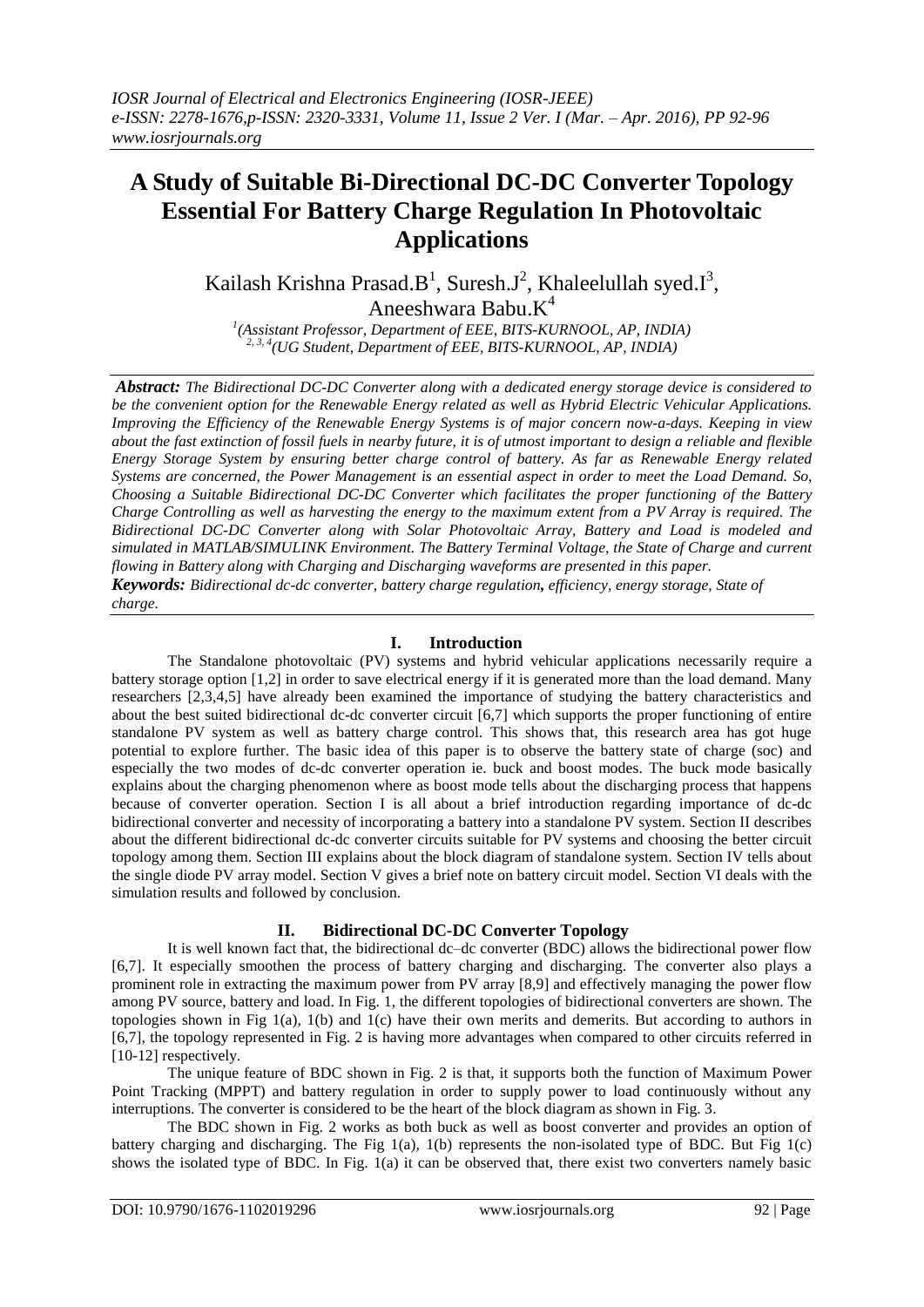non-isolated boos converter in series with load and a BDC connected in parallel across the load making the circuit a little bit complicated and losses can be increased since there are "3" switches in circuit.



Fig.1. Different bi-directional dc-dc converter topologies for PV systems

The Fig. 2 represents the BDC which is having the flexibility of using it for MPPT implementation as well as for battery charge control in a simple manner. There exist '2' switches in BDC. The switch  $S_1$  operates in buck mode where as switch  $S_2$  operates in boost mode. The tuning of inductor and capacitor filters is required in order to reduce the ripples in the output voltage across the resistive load. The diode shown in Fig. 2 allows current to flow in one direction only from PV source to load. The BDC is simple to design and has better efficiency as described by authors in [6]. Since it consists of only "2" switches, the cost of implementation also decreases considerably.



Fig.2. BDC better suited for battery charging /discharging process

## **III. Block Diagram Of Standalone PV System**

The block diagram of standalone PV system along with the BDC is shown in Fig. 3. The BDC inherently consists of battery (refer Fig. 2) which operates according to load requirement. If PV power generated is more, then excess power will be transferred to battery so that charging process takes place. If PV power generated is less, then battery will supply additional load power by discharging process. The converter generates duty ratio (d) such that, the load voltage and output power can be controlled.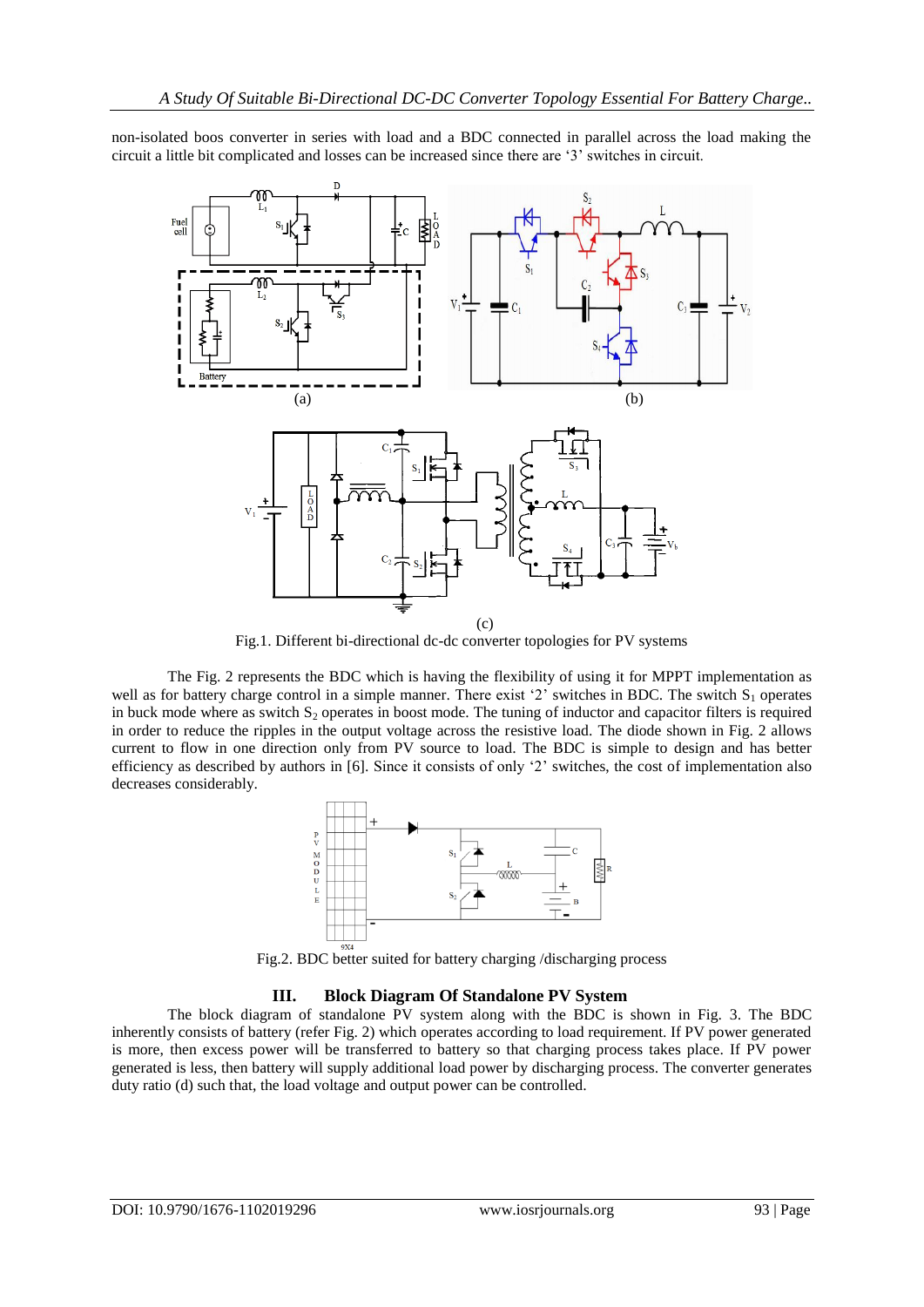

Fig.3. Block diagram of PV array with Bidirectional dc-dc converter

#### **IV. Single Diode Model Of PV Array**

The equivalent circuit of a single diode model of PV array is considered from [13], since it is simple circuit and easy to analyze.



Fig .4 Equivalent circuit of PV module.

## **V. Battery Model**

The battery model is considered is as shown below in Fig. 5. It consists of a voltage controlled voltage source in series with an internal battery resistance. This battery model is clearly explained by authors in [14,15,16].



Fig. 5 Battery equivalent model

The battery is connected to the BDC and its state of charge (soc), voltage and current waveforms are examined. The simulation results are shown in section VI.

## **VI. Simulation Results**

The simulation of BDC along with battery model has been modeled in MATLAB/SIMULINK environment. The simulation results show the battery performance characteristics like battery soc, battery output current and output voltage.

The simulation results are shown below:

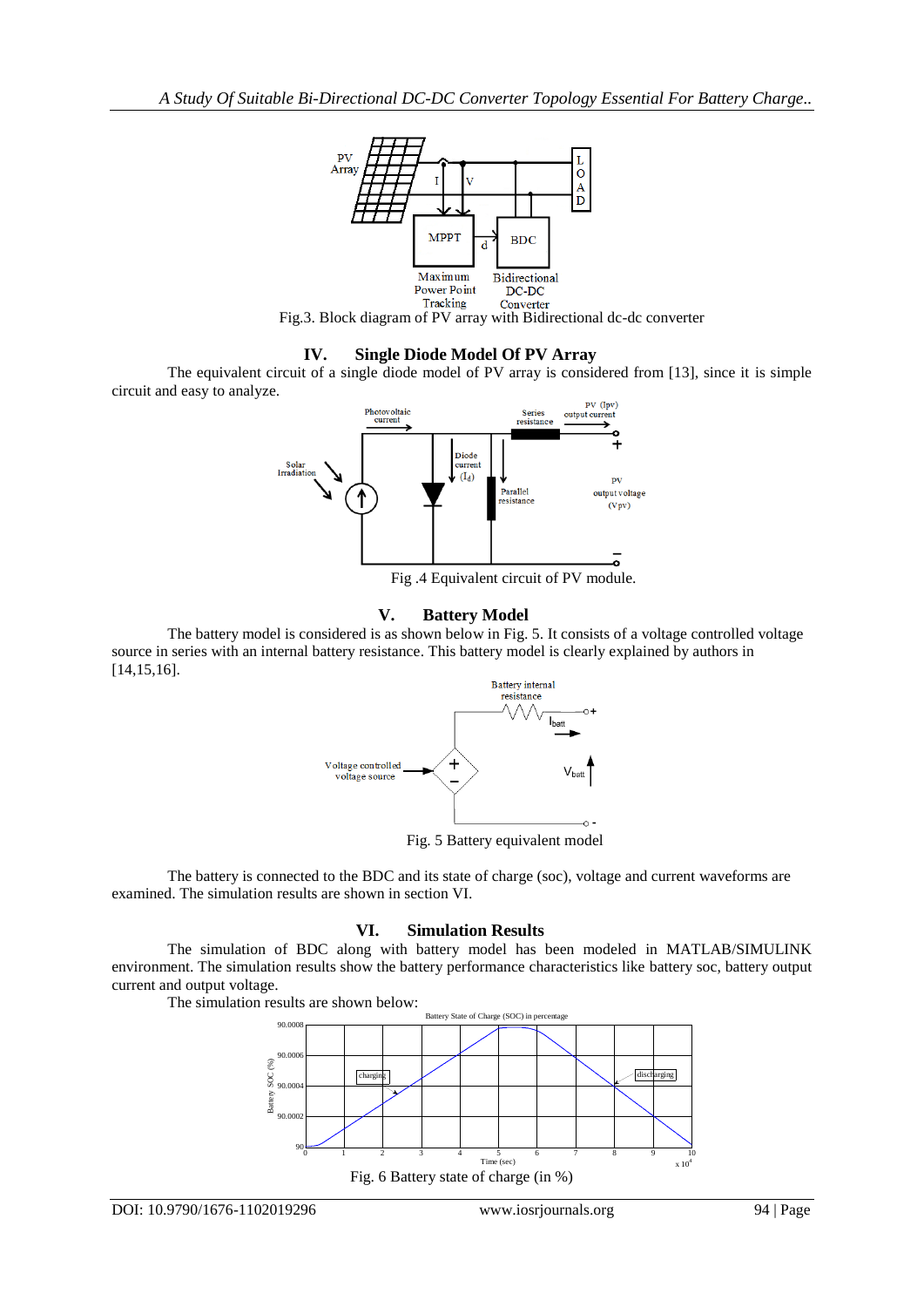

#### **Inferences from output**

From simulation results, it can be easily inferred that, when battery current is decreased (negative value), then the battery output voltage value is increased (positive value) as shown in Fig 7 and Fig. 8. When the battery voltage is around 6.15V before 5 seconds, then current is around '-1.5Ah' as shown in Fig. 7 and Fig.8. When battery voltage is around 6.1V after 6 seconds, then current is obtained as '1.5Ah'. The state of charge is also clearly observed from Fig 6.

Until 5 seconds, the BDC working as buck converter, so the slope of the graph is positive indicating that charging process is taking place, whereas at 5 to 6 seconds, the BDC is removed from circuit because the PV array is operated at Maximum power point (MPP). The battery will be in floating stage i.e., it will neither charge nor discharge. After 6 seconds, the BDC will be working as boost converter. So, slope of curve is negative indicating about discharging process as shown in Fig. 6.

#### **VII. Conclusion**

In this paper, the main focus is given on examining the battery operating characteristics in a standalone Photovoltaic system. The bidirectional dc-dc converter plays a crucial role in controlling battery characteristics like soc, voltage and current and also harvesting maximum power from PV module or array. The scope of this paper is to study only about the battery output characteristics. Hence, battery related simulation results only shown in section VI.

#### **References**

- [1]. S. J. Chiang,K. T. Chang, and C.Y. Yen, "Residential Photovoltaic energy storage system," IEEE Transactions on Industrial Electronics, vol. 45, no. 3, pp. 385–394, June 1998.
- [2]. A. Szumanowski and Y.Chang, "Battery Management System Based on Battery Nonlinear Dynamics Modeling", IEEE Transactions on Vehicular Technology, Vol-57, No 4, 2008.
- [3]. M. Chen, A. Gabriel and M. Rincon, "Accurate electrical battery model capable of predicting runtime and I-V performance", IEEE Transactions on Energy Conversion, Vol. 21, No. 2, pp. 504-511, June 2006.
- [4]. S. J. Chiang, H. Shieh, and M. Chen, "Modeling and control of PV charger system with SEPIC converter", IEEE Transactions on Industrial Electronics, Vol. 56, No. 11, pp. 4344-4353, November 2009.
- [5]. V. Agarwal, K. Uthaichana, R.A. Decarlo and L.H. Tsoukalas, "Development and Validation of a Battery Model useful for discharging and Charging Power Control and Lifetime Estimation", IEEE Transactions on Energy Conversion– Volume 25, No 3, September 2010.
- [6]. R. Gules, J. D. P. Pacheco, H. L. Hey, "A maximum power point tracking system with parallel connection for PV stand-alone
- applications", IEEE Transactions on Industrial Electronics, Vol. 55, No. 7, pp. 2674-2683, July 2008.

[7]. Kailash Krishna Prasad.B, "Power management analysis and coordination control of Standalone Photovoltaic (PV) system", IOSR Journal of Electrical and Electronics Engineering, Vol:10, issue 3, June 2015.

- [8]. A. Safari, Mekhilef. S, "Simulation and hardware implementation of Incremental Conductance MPPT with direct control method using cuk converter", IEEE Transactions of Industrial Electronics, Vol no: 58, issue: 4, p no: 1154-1161, April, 2010..
- [9]. B. Kailash Krishna Prasad, "Analysis and Design of Distributed MPPT System Suitable for Non-Uniform Solar Irradiation", International Journal of Engineering Trends and Technology (IJETT) – Volume 22, Number 9-April 2015
- [10]. K. Jin, M. Yang, X.Ruan and M.Xu "Three level Bidirectional converter for Fuel-cell/ Battery Hybrid Power Systems", IEEE Transactions on Industrial Electronics, Vol. 57, No. 6, June 2010.